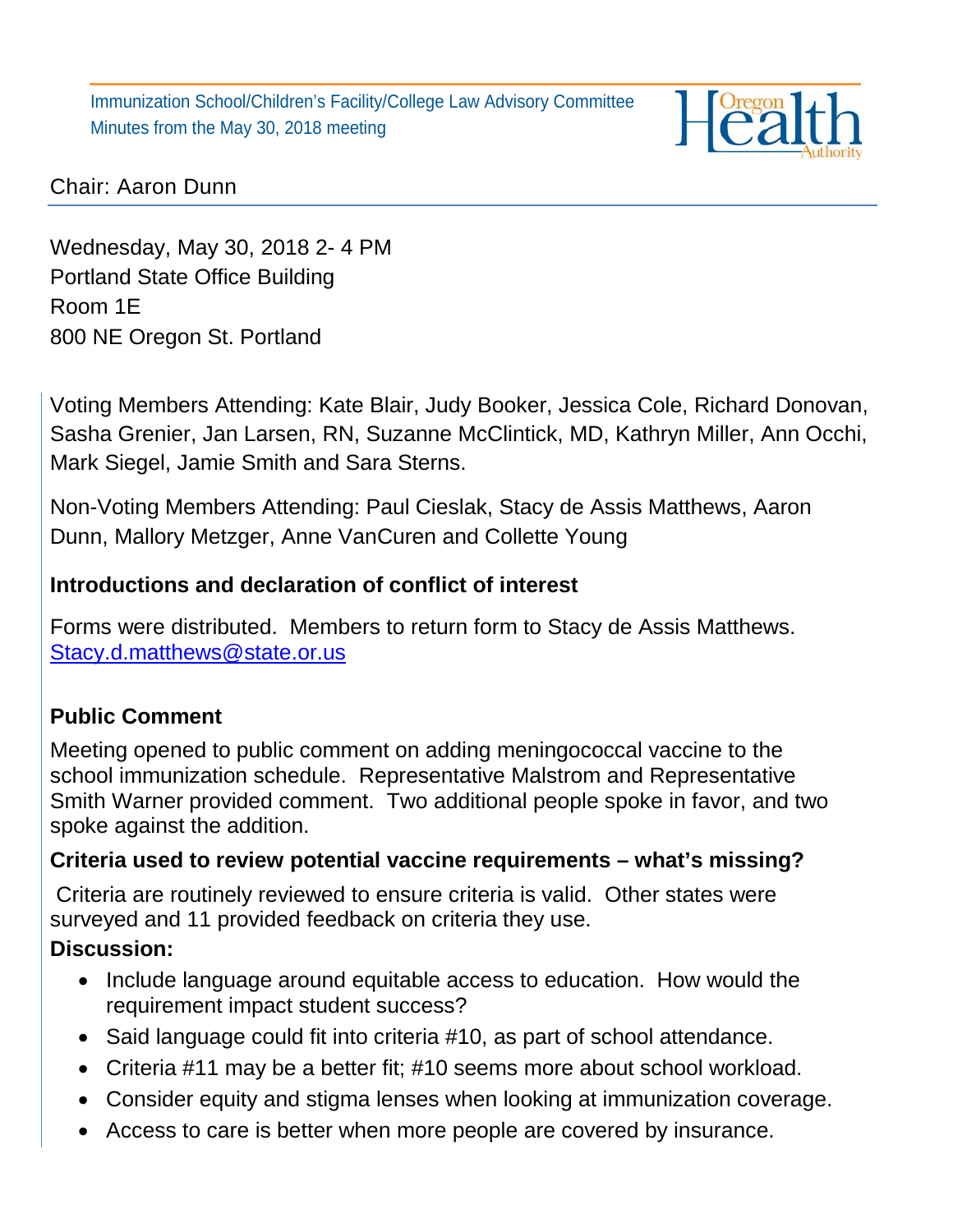Immunization School/Children's Facility/College Law Advisory Committee Minutes from the May 30, 2018 meeting



• Adding that component would align with Oregon Dept. of Education policies. **Action: OIP will draft language around including access / equity to criteria and send to members for review.**

# **Review of Meningococcal criteria documents**

Meningococcal ACWY: See attached document

# **Discussion:**

Have data on 13-17-year-olds, but not college data specifically

Immunization rate by county available for MCV4

Colleges can have stricter requirements than state law

Adding new requirement means school computer systems need to be updated, along with forms, etc.

Have never added a requirement at this high a grade level. It might impact graduation rates

Data sharing with school systems still a barrier

Two questions here; A. add to requirements? B. when does it implement? 2018-19 school year implementation would be a big ask.

# *Vote: Add a requirement for Mening ACWY for schools? Yes - 3 No – 10 Add a requirement for Mening ACWY for colleges? Yes – 2 No - 11 (one member not present registered vote in advance of meeting)*

Meningococcal B: See attached document

# **Discussion:**

- Colleges may not stock due to cost of vaccine
- No data yet on waning of immunity
- No data yet on whether vaccine reduces carriage in nose and throat, and thus spread of disease in addition to individual protection from virus
- Possibility of larger burden on facilities from Category B status

*Vote: Add a requirement for Mening B for schools? Yes - 0 No – 12 Add a requirement for Mening B for colleges? Yes – 0 No – 12 (one member not present registered vote in advance of meeting)*